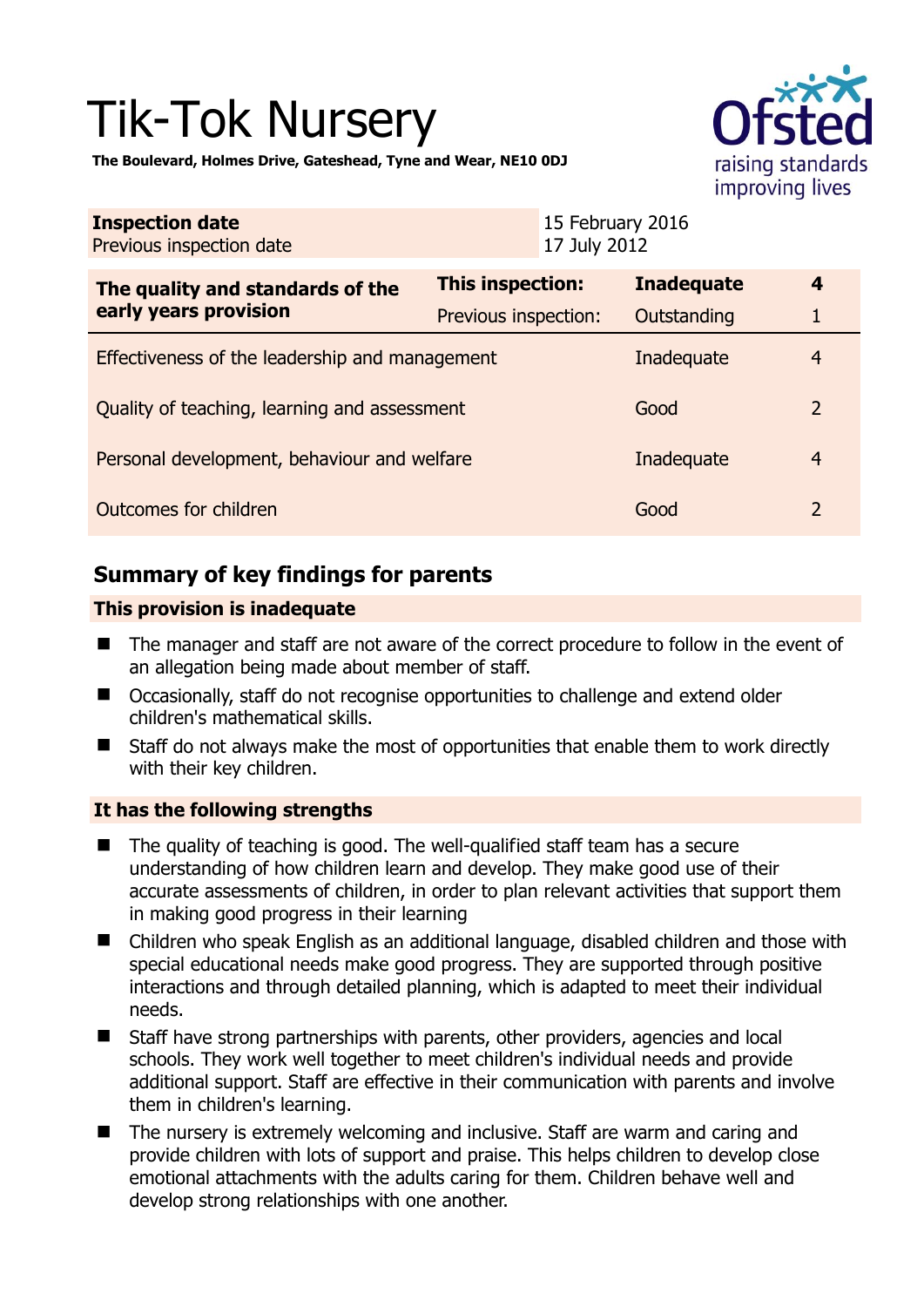## **What the setting needs to do to improve further**

#### **To meet the requirements of the Early Years Foundation Stage and the Childcare Register the provider must:**

#### $\blacksquare$  ensure that an appropriate safeguarding policy is in place and that the manager and staff fully understand the correct procedures to follow in the event of an allegation being made against a member of staff. 29/02/2016

#### **To further improve the quality of the early years provision the provider should:**

- enhance opportunities for older children to develop and extend their mathematical skills in everyday situations and play
- $\blacksquare$  provide more opportunities for key persons to spend more time with their key children and key groups.

#### **Inspection activities**

- The inspector observed the quality of teaching during activities and assessed the impact this has on children's learning.
- The inspector talked to children and staff throughout the inspection.
- The inspector completed a joint observation with the Early Years Practitioner.
- The inspector held a meeting with the manager. She looked at relevant documentation, such as, the nursery's policies, self-evaluation and evidence of the suitability of staff working in the nursery.
- The inspector spoke to a small selection of parents during the inspection and took account of their views.

# **Inspector**

Janet Fairhurst

**Due Date**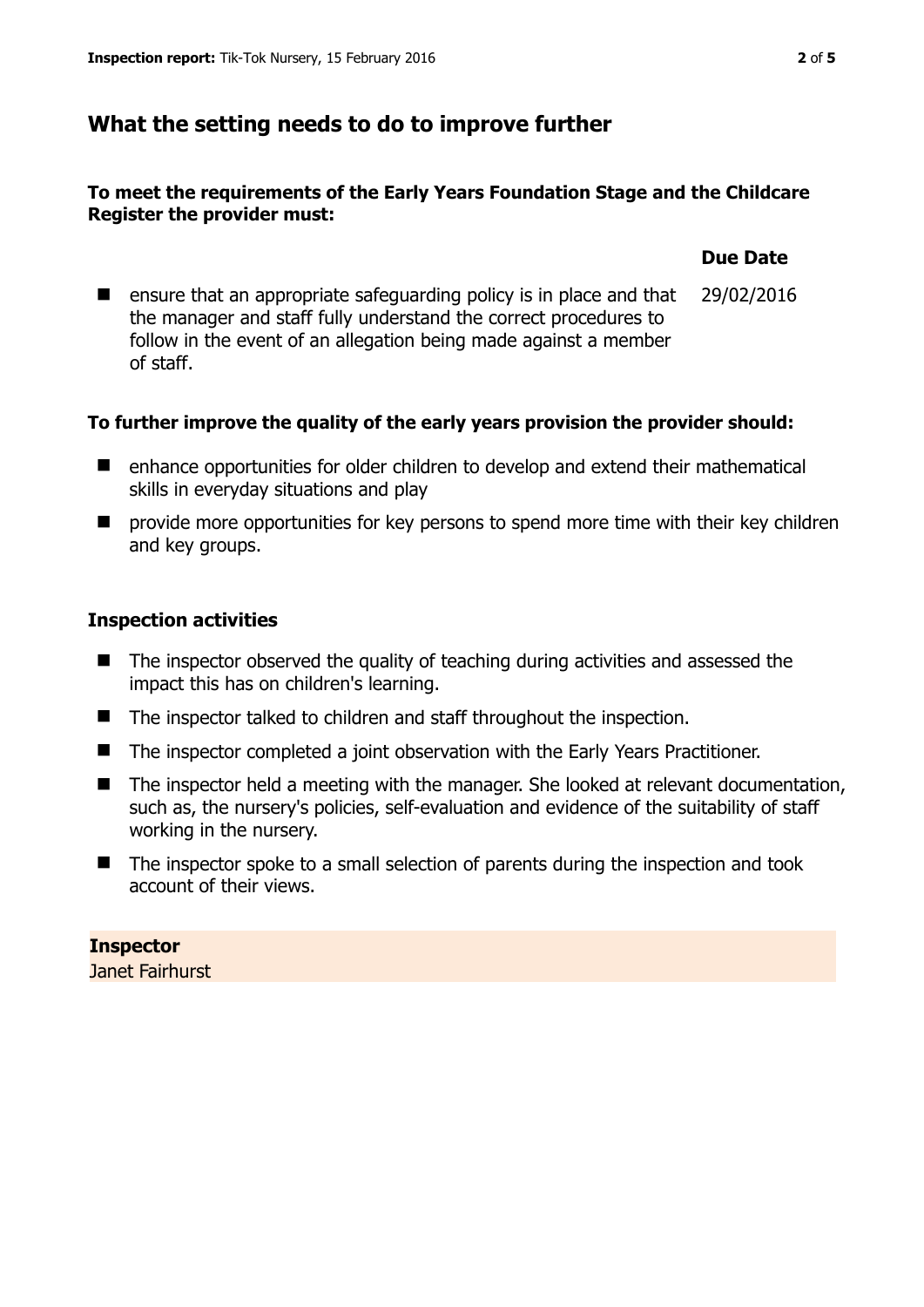# **Inspection findings**

#### **Effectiveness of the leadership and management is inadequate**

The arrangements for safeguarding are ineffective. The manager and staff do not have a secure understanding of the correct procedures to follow, in the event of an allegation being made against a member of staff. This has a negative impact on children's safety and welfare. There are effective recruitment procedures in place to help ensure that only suitable people look after children. The manager and senior team have well-organised systems for the continual assessment and development of staff. They monitor children's progress well to help identify any gaps in children's learning and staff act swiftly to address these. Self-evaluation, including the views of staff and parents, is used to identify strengths and some areas for development. However, it fails to identify weakness in the provision where legal requirements are not met.

#### **Quality of teaching, learning and assessment is good**

Teaching is good. Staff make good use of accurate and precise observations of children's learning. This information is used to plan meaningful activities to help promote children's development to the next stage in their learning. Babies and toddlers have access to an interesting range of resources that enables them to make choices about their play and learning. All children are making good progress in their communication and language skills. Staff promote children's expressive arts and design skills well. For example, older children use their imagination as they line up chairs and pretend they are on a roller coaster. Younger children develop control and coordination of their hands as they use a range of tools to make marks and fill containers with sand. Staff share ideas and resources with parents to support children's learning at home.

#### **Personal development, behaviour and welfare are inadequate**

Children's welfare and well-being are compromised due the weakness in leadership and management. Nevertheless, other aspects of children's welfare are effectively implemented. Children behave well. Staff sensitively remind them of expected behaviour and provide them with clear explanations. This helps children to play cooperatively with their friends and they are encouraged to share, take turns and be kind to one another. Staff work well with parents to ensure that children's individual care needs are met. There are good arrangements in place to help children to move seamlessly on to school, and when they move between rooms. Older children demonstrate a real sense of responsibility for their environment. They eagerly help to tidy away the toys and activities that they have been playing with. Outdoor play and the provision of nutritious meals contribute towards children's ability to exercise and be healthy. Staff actively ensure that the environment is safe and secure at all times. They are very vigilant and conduct regular risk assessments as part of keeping children safe.

#### **Outcomes for children are good**

All children are making good progress from their starting points. They grow in confidence and develop the skills they need in readiness for their move to school.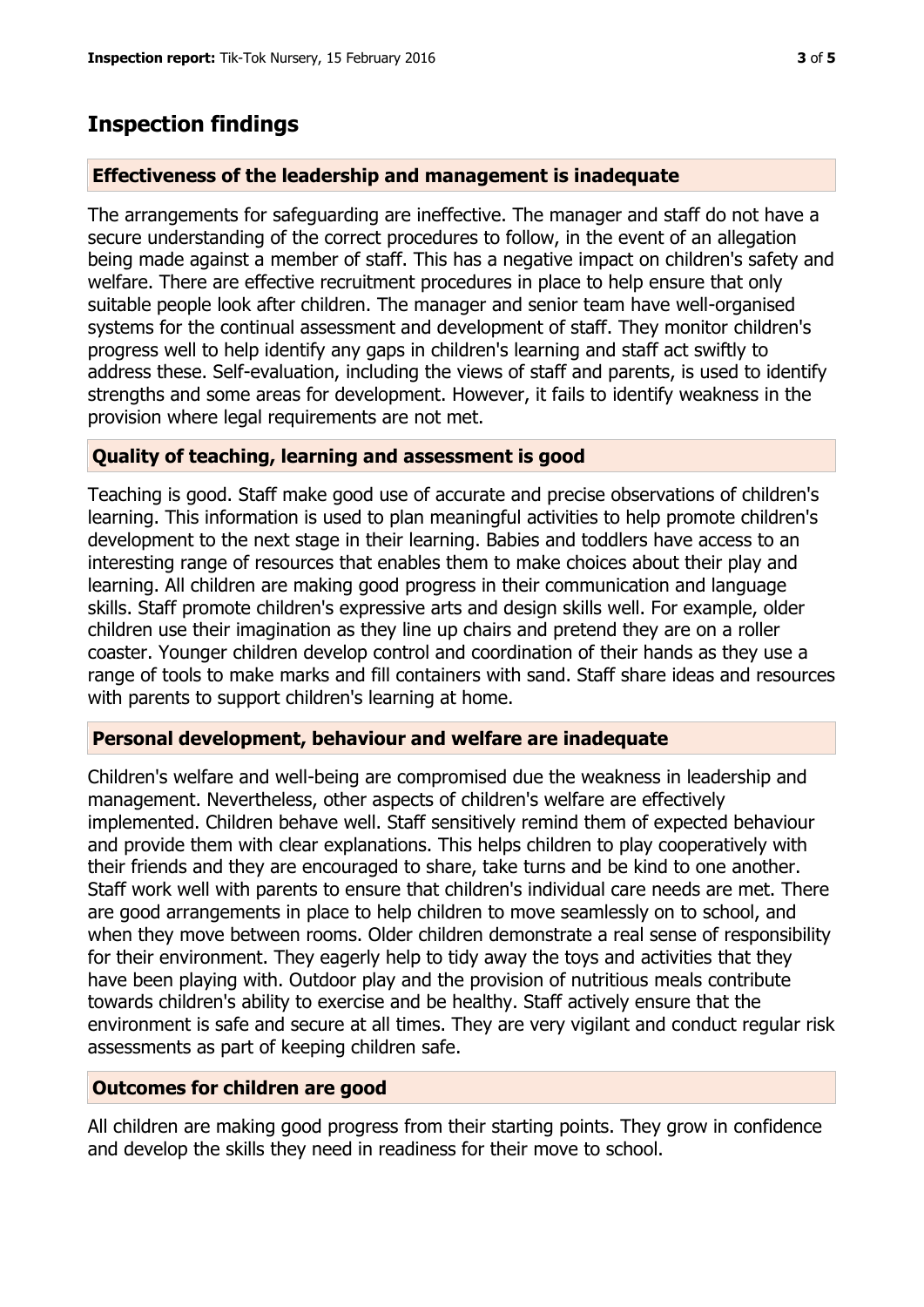## **Setting details**

| Unique reference number       | EY280730                                                                             |  |
|-------------------------------|--------------------------------------------------------------------------------------|--|
| <b>Local authority</b>        | Gateshead                                                                            |  |
| <b>Inspection number</b>      | 1030313                                                                              |  |
| <b>Type of provision</b>      | Full-time provision                                                                  |  |
| Day care type                 | Childcare - Non-Domestic                                                             |  |
| <b>Registers</b>              | Early Years Register, Compulsory Childcare<br>Register, Voluntary Childcare Register |  |
| <b>Age range of children</b>  | $0 - 12$                                                                             |  |
| <b>Total number of places</b> | 100                                                                                  |  |
| Number of children on roll    | 184                                                                                  |  |
| <b>Name of provider</b>       | Hawks Road Community Nursery Ltd                                                     |  |
| Date of previous inspection   | 17 July 2012                                                                         |  |
| <b>Telephone number</b>       | 0191 4786684                                                                         |  |

Tik-Tok Nursery has been registered since 2004. The nursery employs 38 members of staff. Of these, six hold appropriate early years qualifications at level 2, and 31 hold appropriate early years qualification at level 3 or above. One member of staff has gained Early Years Professional status. The nursery opens Monday to Friday, all year round. Sessions are from 7.30 until 6pm. The nursery provides funded early education for two-, three- and four-year-old children. The nursery supports disabled children and those with special educational needs, and children who speak English as an additional language.

This inspection was carried out by Ofsted under sections 49 and 50 of the Childcare Act 2006 on the quality and standards of provision that is registered on the Early Years Register. The registered person must ensure that this provision complies with the statutory framework for children's learning, development and care, known as the Early Years Foundation Stage.

Any complaints about the inspection or the report should be made following the procedures set out in the guidance 'Complaints procedure: raising concerns and making complaints about Ofsted', which is available from Ofsted's website: www.gov.uk/government/organisations/ofsted. If you would like Ofsted to send you a copy of the guidance, please telephone 0300 123 4234, or email enquiries@ofsted.gov.uk.